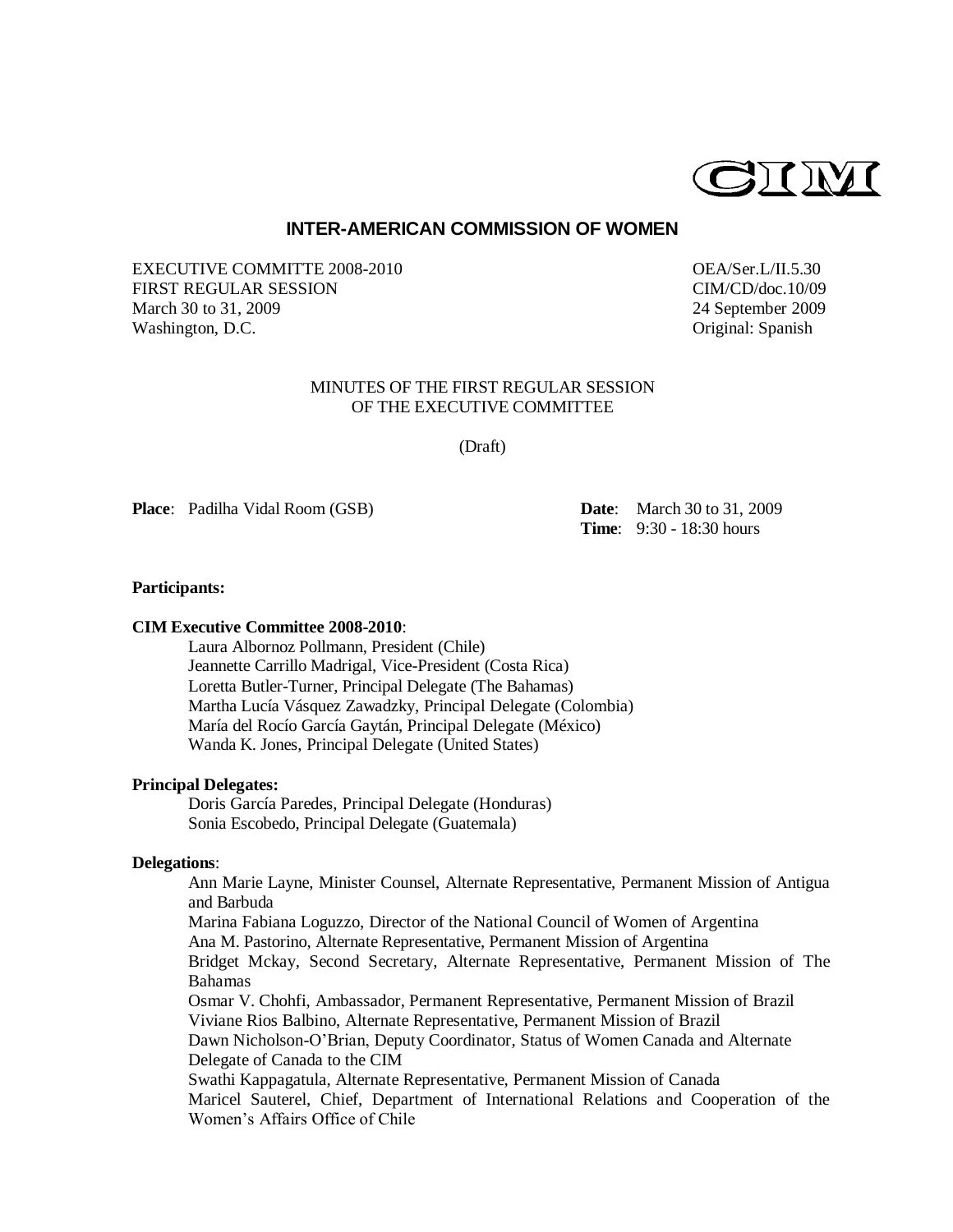Patricio Reinoso, Chief of Staff of the Minister of Chile Pedro Oyarce, Ambassador, Permanent Representative, Permanent Mission of Chile Pamela Albornoz, Alternate Representative, Permanent Mission of Chile Luis Petit-Laurent, Alternate Representative, Permanent Mission of Chile Sandra Mikan, Alternate Representative, Permanent Mission of Colombia Karen Leiva, Head of International Relations and International Cooperation of INAMU Maritza Chan Valverde, Alternate Representative, Permanent Mission of Costa Rica Margarita Riva-Geoghegan, Alternate Representative, Permanent Mission of the United States Melissa Kopodow, Alternate Representative, Permanent Mission of the United States Gianni Paz, Alternate Representative, Permanent Mission of the United States Elsa Samayoa de González, Alternate Representative, Permanent Mission of Guatemala Patricia Wohlers Erchiga, Assistant Director General for International Affairs of INMUJERES of Mexico Héctor Ortega, Alternate Representative, Permanent Mission of Mexico Carlos Roberto Vargas Cisneros, Director of Promotion and Image of INMUJERES Julieta Blandón, Alternate Representative, Permanent Mission of Nicaragua Resires Vargas, Alternate Representative, Permanent Mission of Panamá Milton Ruiz, Alternate Representative, Permanent Mission of Panamá Rafael Donado, Alternate Representative, Permanent Mission of Panamá Giancarlo Galvez, Alternate Representative, Permanent Mission of Perú Alejandrina Germán, Secretaria de Estado de la Mujer, República Dominicana Jacqueline Lora, Director of International Cooperation, Secretariat for Women's Affairs of Dominican Republic Dayana Ureña, Alternate Representative, Permanent Mission of Dominican Republic Paul Byam, Counsel, Alternate Representative, Permanent Mission of Trinidad and Tobago María del Luján Flores, Ambassador, Permanent Representative, Permanent Mission of Uruguay Graziella Reyes de Prieto, Alternate Representative, Permanent Mission of Uruguay Tereza Arreaza, Alternate Representative, Permanent Mission of Venezuela

## **Permanent Observers**

Marie-France Pognier, Ambassador, Permanent Observer, Permanent Observer Mission of France

## **Invited Speakers**

David Morris, Director of the Summit Secretariat (OAS) Alfonso Quiñonez, Executive Secretary for Integral Development (OAS) Francisco Pilotti, Director, Department of Social Development and Employment (OAS) Hilda Morales, Alternate Coordinator of the CEVI Santiago Canton, Executive Secretary, Inter-American Commission on Human Rights (OAS) Jaqueline Mazza, Expert, Inter-American Development Bank (IAB) Claudia Piras, Expert, Inter-American Development Bank (IAB)

## **CIM Permanent Secretariat**

Mercedes L. Kremenetzky, Executive Secretary, a.i.

\*\*\*\*\*\*\*\*\*\*\*\*\*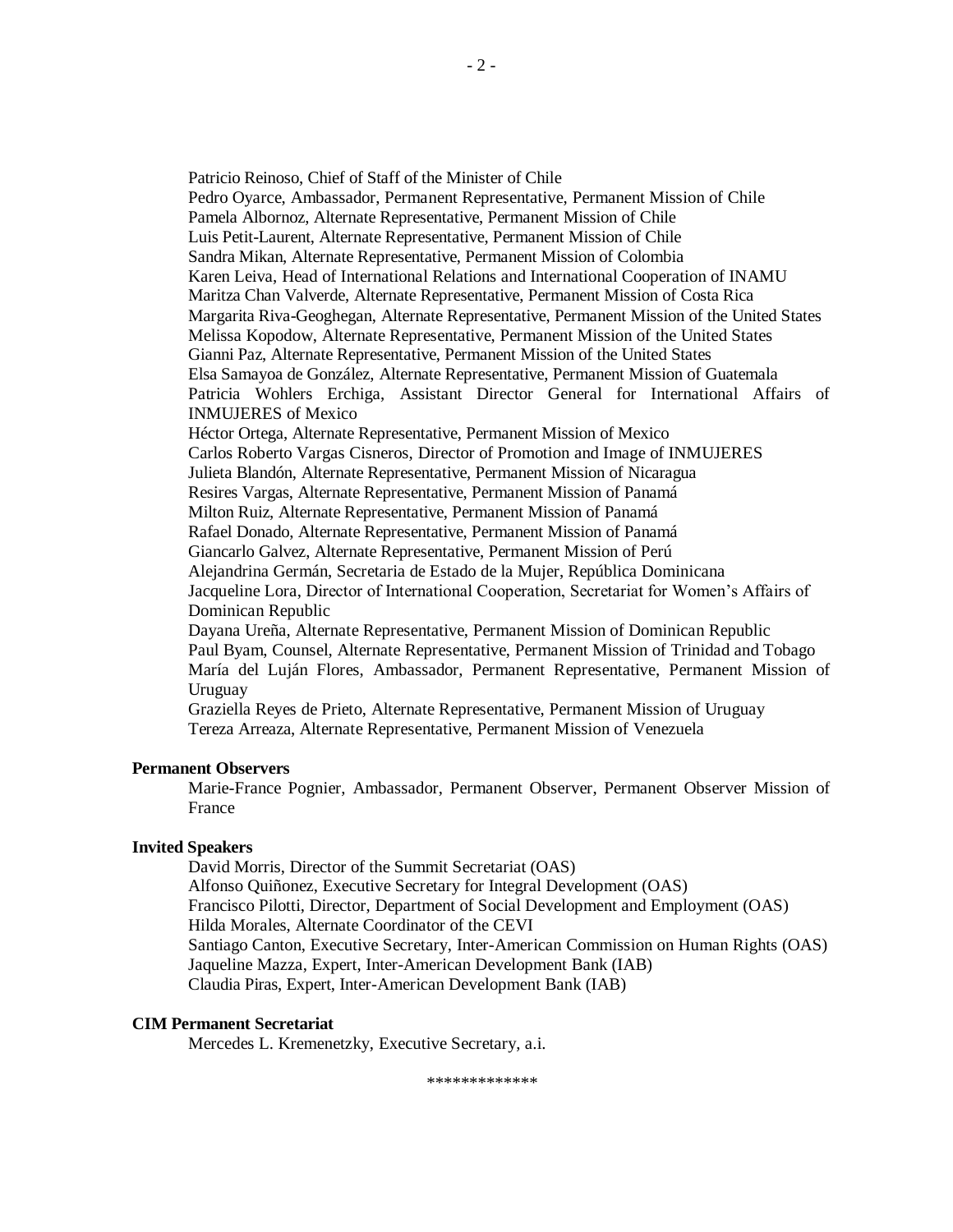#### **Opening session**

The opening session was held on March 30, 2009, at 9:30 a.m. The Executive Secretary, a.i., welcomed those in attendance. The Chair of the Permanent Council and Permanent Representative of Brazil to the OAS, Ambassador Osmar V. Chohfi, and the President of the CIM, Ms. Laura Albornoz Pollmann, both took the floor. Their speeches are published in documents CIM/CD/INF. 1/09 and CIM/CD/INF. 2/09, respectively.

### **Sessions**

The President placed before the Executive Committee for its consideration the Draft Agenda (CIM/CD/doc.2/09) and the Draft Calendar (CIM/CD/doc.3/09). The former was adopted with the following changes: placement of the topic "Labor market and financial crisis" under "other business" and elimination of item 3.b, "Inter-American Program for the Promotion and Protection of the Human Rights of Migrants, Including Migrant Workers and Their Families." The Draft Calendar was adopted with the addition, proposed by the Delegate of Mexico, of the topic of the procedure for designation of the Executive Secretary of the CIM.

## **1. Report on the activities of the President and the Permanent Secretariat of the CIM**

The Executive Secretary, a.i., presented a summary of the activities of the Permanent Secretariat detailed in document CIM/CD/doc.4/09. She spoke on the progress of negotiations on the Draft Declaration of Commitment of the Fifth Summit of the Americas and on the inclusion of the recommendations of the Third Meeting of Ministers or of the Highest-Ranking Authorities Responsible for the Advancement of Women in the Member States (REMIM-III) on incorporating the gender perspective in that Declaration. She noted that the CIM Secretariat had prepared four reports for the thirty-ninth regular session of the OAS General Assembly, to be held in Honduras: the Annual Report of the CIM; the Report of the General Secretariat on the Implementation of the Inter-American Program on the Promotion of Women's Rights and Gender Equity and Equality (IAP); the Report on the Mechanism to Follow Up on Implementation of the Inter-American Convention on the Prevention, Punishment, and Eradication of Violence against Women, "Convention of Belém do Pará" (MESECVI); and the Report of the Secretary General on fulfillment of resolution AG/RES. 2374 (XXXVIII-O/08), "Support for the Inter-American Commission of Women."

She referred to ongoing projects; to the third phase of the gender analysis training program for OAS staff, which would be carried out between 2009 and 2011 with funds from the Canadian Government; and to the preparations for the Special Forum on Migration Issues, organized by the Special Committee on Migration Issues and set for April 1, 2009, at the OAS.

Participants were told of the death of former President of Guyana Janet Jagan, and in consequence adopted **Agreement No.1,** in which they requested the President to send a note of condolences to the Government of that country. A report on upcoming work with the ECLAC Division for Gender Affairs, concerning information-sharing on violence for purposes of the Gender Equality Observatory, led to the adoption of **Agreement No. 2**, on strengthening dialogue and information-sharing on matters of shared interest and cooperation with the Division for Gender Affairs of ECLAC. (*All the agreements are presented at the end of this document).*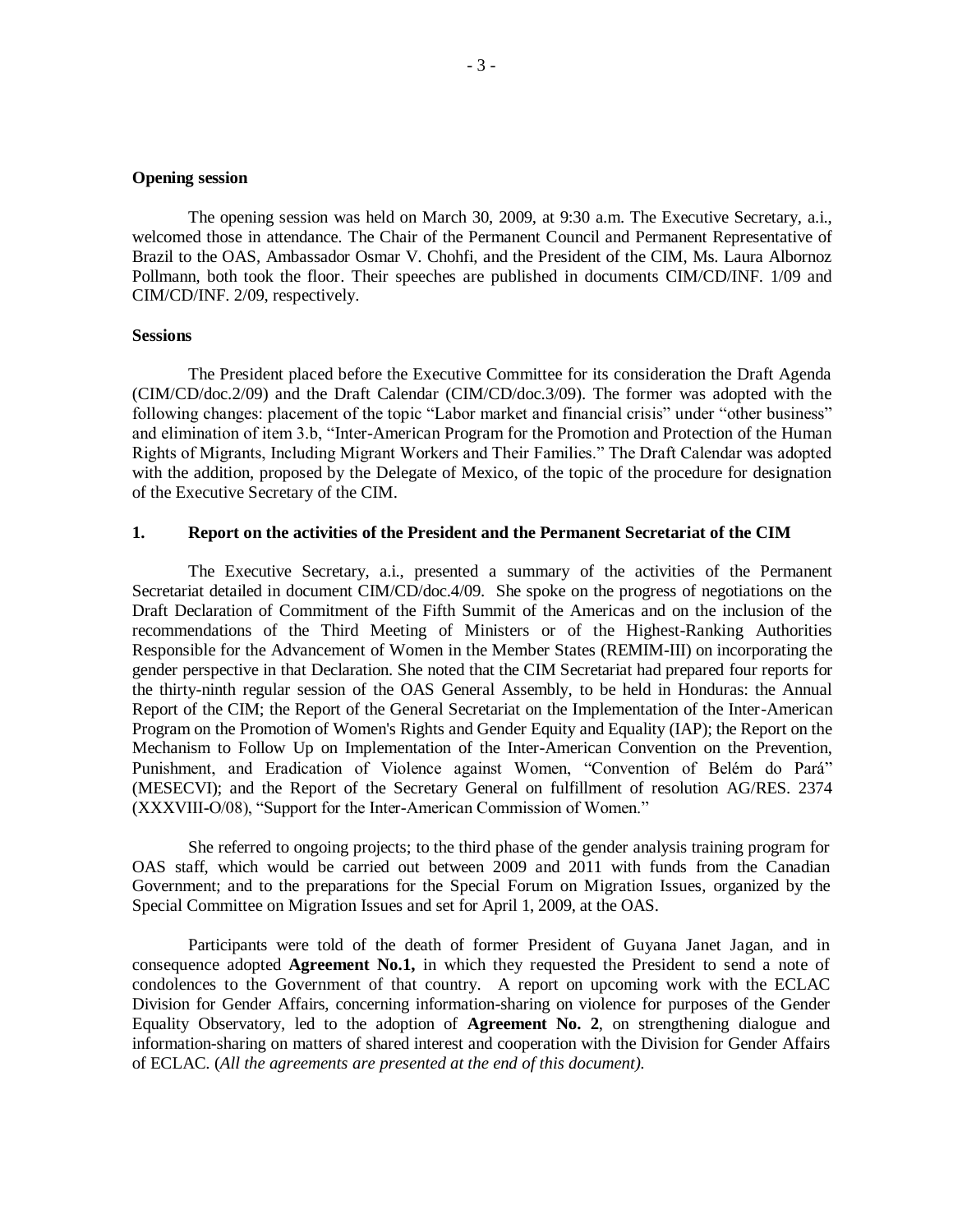The President reported on her activities since the regular Assembly of Delegates, in November 2008. She said they reflected efforts to politically reposition the CIM in response to mandates issued by that Assembly on strengthening the Commission. She referred to the meeting held on December 5, 2008, in Santiago, Chile, with the Vice President of the CIM, the Executive Secretary of the CIM, and the Principal Specialist, to consider how to implement the mandates received. She reported on her official visit to OAS headquarters, from January 26 to 29, 2009. She pointed to the results of the informal meeting of the Executive Committee and to the meetings she had held with high OAS officials. A detailed account of these meetings is published in document CIM/CD/doc.4/09.

## **2. Designation of the Executive Secretary of the CIM**

The President of the CIM reported that, on March 10, 2009, she had received a note from the OAS Secretary General indicating that the Executive Secretary of the CIM, Ms. Carmen Lomellin, had been assigned to another OAS body, and that the Principal Specialist, Ms. Mercedes Kremenetzky, would be in charge of the Permanent Secretariat of the CIM until the appointment of a new Executive Secretary. The Secretariat prepared document CIM/CD/doc.5/09, "Designation of the Executive Secretary of the CIM," containing the appropriate information.

The President offered the floor to the delegates, who decided to deliberate in closed session with only the delegations participating.

# **3. Implementation of mandates received from the Thirty-fourth Assembly of Delegates:**

## **a) Summits of the Americas: Follow-up to the Summit process**

The Director of the Summits Secretariat, David Morris, gave a progress report on the negotiation of the Draft Declaration of Commitment of Port of Spain, including the incorporation of the recommendations of REMIM-III (November 2008, Chile), which were conveyed to the member states through their national coordinators assigned to the Summits Implementation Review Group (SIRG).

He referred to the outcome of the virtual forum (CIM/CD/doc.7/09) on gender, carried out jointly by the CIM and the Summits Secretariat, from February 18 to 27, 2009, in the context of preparations for the Fifth Summit of the Americas. This presentation and the ideas discussed by the delegates led to the adoption of **Agreement 3, on actions to ensure integration of the gender perspective into the decisions of the Fifth Summit.** 

# **b) Draft Biennial Work Plan of the CIM for 2008-2010**

The Secretariat presented document CIM/CD/doc.6/09, "Guidelines for the Biennial Work Plan for 2008-2010." The President invited the delegates to comment. The Vice President said that, despite progress in women's political participation, there remained very marked gaps in the economic arena. The Delegate of Canada stressed the importance of private-sector support and the need to seek sponsors. The Delegate of Chile suggested making a results-based plan and identifying the necessary resources on that basis. The Delegate of Mexico expressed the importance of pursuing legislative harmonization in the region through comparative analysis. In that regard, **Agreements 4 through 7** were adopted**.**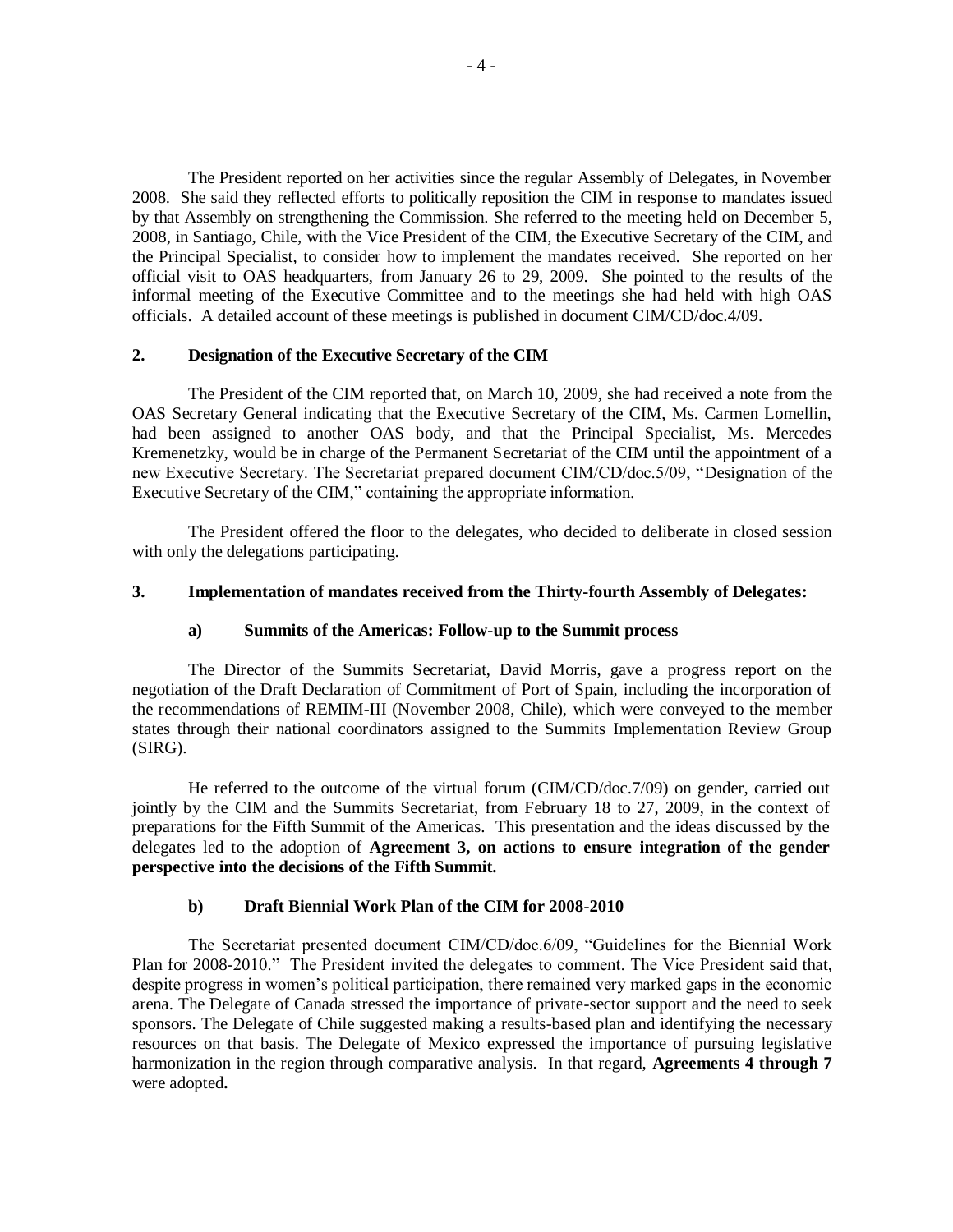### **c. OAS General Assembly**

The President referred to the OAS General Assembly session, the theme of which was nonviolence, and where the Declaration of San Pedro Sula: Toward a Culture of Nonviolence would be presented. She asked that delegates present recommendations for consideration by the member states in the context of their deliberations on that Draft Declaration. **Agreement 9** was adopted in that regard.

## **4. Elimination of violence against women**

The President referred to the Mechanism to Follow Up on Implementation of the Convention of Belém do Pará (MESECVI) as the principal international instrument addressing violence against women. She then recognized Ms. Hilda Morales, Alternate Coordinator of the CEVI, for a discussion of views on the indicators adopted by the CEVI.

# **a) Strengthening of the MESECVI. Participation of Hilda Morales, Alternate Coordinator of CEVI**

Ms. Morales referred to the First Multilateral Evaluation Round, the questionnaire prepared, and the need to assess every aspect of the questionnaire. She reported that not all states parties had replied to the questionnaire and that the Committee of Experts (CEVI), at its next meeting, would prepare a new questionnaire to begin the second round, taking into account the findings of the evaluation of the first one. She referred to the questionnaire's follow-up indicators and suggested appealing to each country to send a representative to the meetings of experts. She also said it was necessary to join efforts to publicize the Mechanism, including among civil society.

The delegates recognized the work of the Committee of Experts. The Delegate of Mexico referred to her country's economic contributions to funding the Mechanism. She gave the President a document with comments on the indicators, requesting that it be circulated among the delegates for their comments; those comments would apprise the Committee of Experts of their views as to the relevance of the indicators and the possibility of responding to them. The Vice President stressed the importance of making the results of the hemispheric report known to each of the subregional bodies. On this point, the Delegate of Chile reported that her country had prepared a summary of the hemispheric report as an input for subregional workshops. **Agreement 10** and **Agreement 11** were adopted.

# **b) Report of the Technical Secretariat of the MESECVI on the Biennial Work Program, September 2008-December 2010**

The Executive Secretary, a.i., reported on the request to the Secretary General for staff to support the MESECVI; and on the contribution by Trinidad and Tobago to the regional seminar for the Caribbean on the Mechanism, which, it was hoped, would enlist the various actors involved, and even others, in publicizing the Mechanism and the hemispheric report. **Agreement 12** was adopted**. Agreement 13,** which thanks the Government of Chile for organizing the hemispheric report of the MESECVI and requests the Technical Secretariat to evaluate it prior to its dissemination, also was adopted.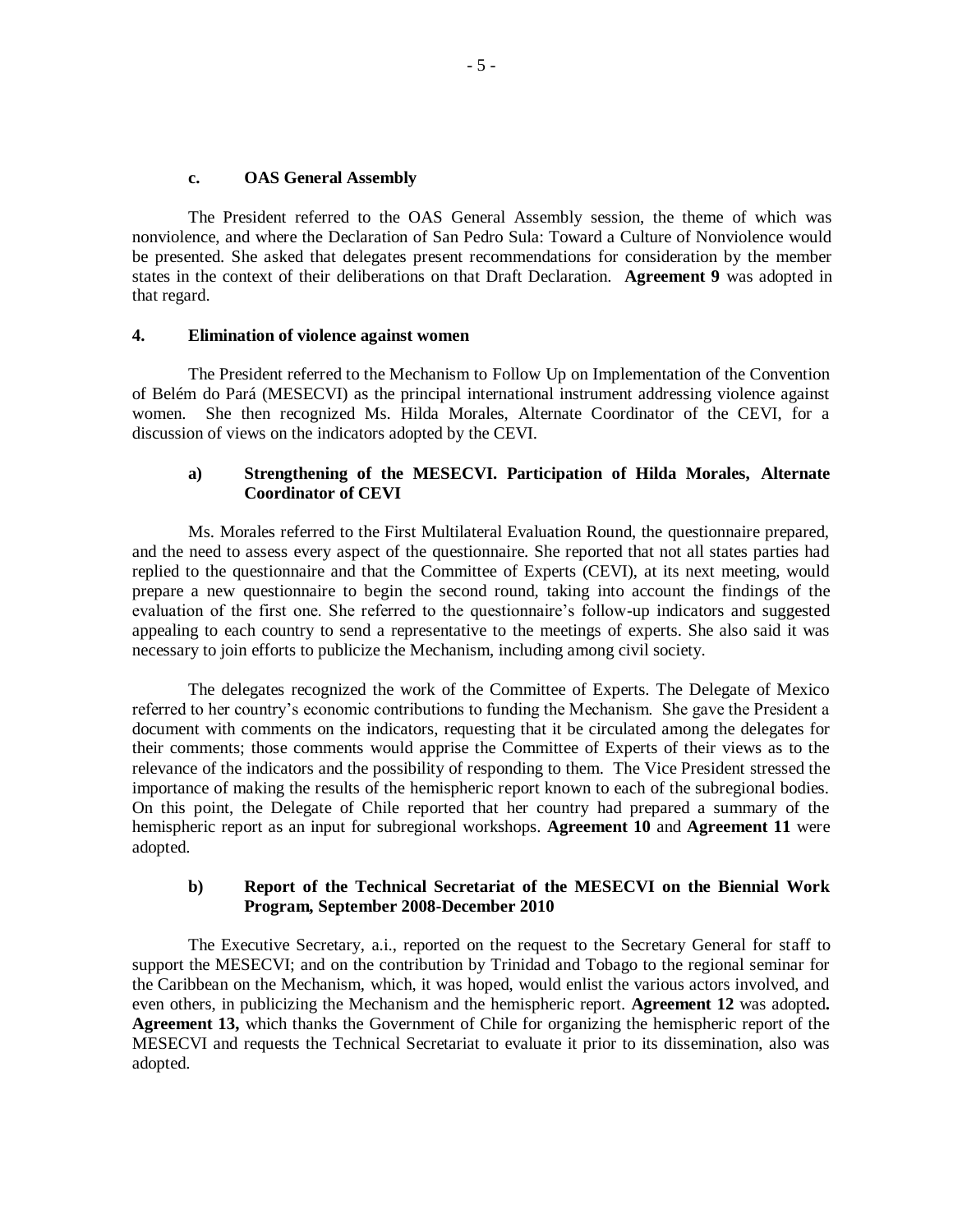On the matter of resources for the Mechanism, the Delegate of Panama spoke briefly on the present situation of the OAS budget, indicating that all funds for 2009 were already committed and that the situation for 2010 was similar. He suggested that the Executive Committee, in the conversation it was to have with the Secretary General, approach the topic of resources in a realistic light, exploring possibilities for 2010. He suggested that the CIM, through its delegates, speak with the representatives on the CAAP on the priority of budgeting for the gender issue. The Delegate of the United States, which country serves as Vice Chair of the CAAP, referred to legal constraints on the OAS budget, and to the fact that the CIM, through the Permanent Secretariat, had been receiving more resources from the General Secretariat than other inter-American commissions. She suggested that the topic of violence had to do with more than the Convention, and that orienting these seminars toward the discussion of experiences might elicit greater interest from donors.

## **5. Inter-American Program on the Promotion of Women's Human Rights and Gender Equity and Equality (IAP)**

The Executive Secretary, a.i., reported that a large number of organs, agencies, and entities of the OAS General Secretariat had sent the Permanent Secretariat their reports in follow-up to the PIA, which had served as the basis for the annual report of the Secretary General on the implementation of that Program for the period from March 2008 to February 2009. This report was presented to the General Committee and submitted to the OAS General Assembly at its thirty-ninth regular session.

On this topic, the Committee adopted **Agreement 16**, which requests that the various areas of the OAS, in 2010, in their reports, include progress over the past decade on the gender issue, as well as resources used to that end.

### **6. Presentation and dialogue with OAS staff**

#### **a) Executive Secretariat for Integral Development (SEDI)**

Presentations were given by the Executive Secretary of the SEDI/OAS, Alfonso Quiñónez, and by the Director of the Department of Social Development and Employment (DDSE), Francisco Pilotti. The Executive Secretary began by stressing the importance of potential synergies between the CIM and the SEDI. He referred to his Secretariat's support to political processes in the strategic areas of the CIDI's Strategic Plan for Partnership for Integral Development 2006-2009, including policy dialogue at the highest level, as well as its support to member states in the design, implementation, execution, and evaluation of cooperation activities. He stressed that gender equity and equality was a cross-cutting element of the Strategic Plan, and that collaboration with the CIM could be very effective in supporting integration of the gender perspective in two basic facets of the Plan: training and institution building. He also pointed to the Special Fund, FEMCIDI, which benefits projects in priority areas of the Plan.

Dr. Pilotti reported on the DDSE's progress in the area of gender and decent work. He summarized the evolution of these efforts and the importance equity and equality had taken on in the Hemisphere's labor arena. He referred to a study on institutionalization of the gender perspective at labor ministries, now being prepared by the DDSE, in cooperation with the CIM and the ILO, in follow-up to the Strategic Guidelines for Strengthening Gender Mainstreaming and the Promotion of Equality among Women and Men at Labor Ministries, adopted at the XV IACML, in 2007. He also noted that those strategic guidelines had been taken from the document "Embedding Gender into the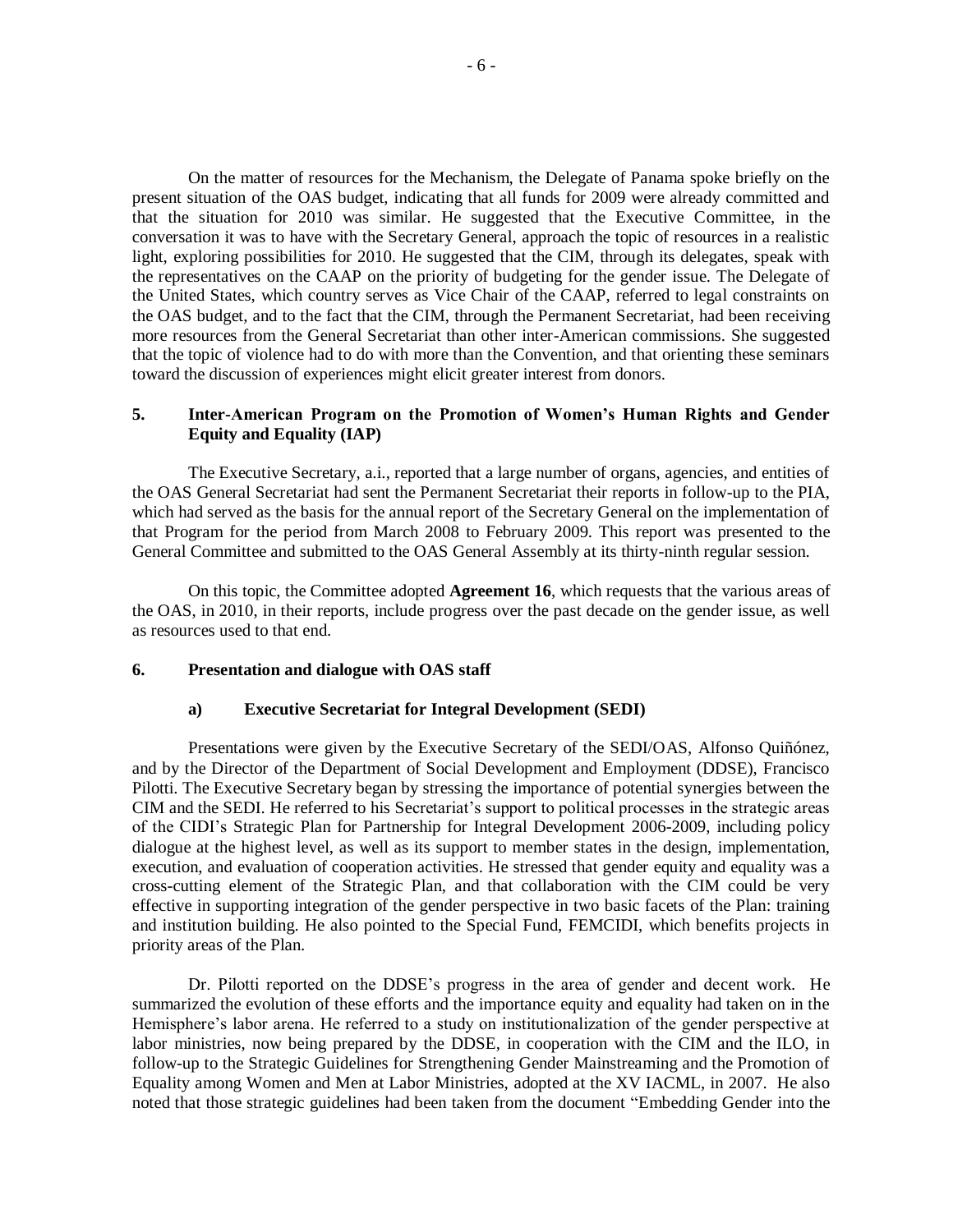Labour Process" presented at the XV IACML, in pursuance of mandates issued by the XIV IACML, in 2005, and coordinated by the DDSE in collaboration with the CIM and the ILO.

As for the study on institutionalization, he said it was intended to provide an overview of progress in this area over the past decade, including training needs at the labor ministries. He called upon those national women's agencies that had not yet replied to the questionnaire to do so in the context of this study. He said that in July, in connection with the gender workshop, the initial study findings would be presented, and that these would be addressed in their entirety at the XVI IACML, to be held in Buenos Aires in September 2009.

Ambassador Quiñónez said that the progress made on gender issues in the labor arena reflected the commitment of the ministers of labor and that other areas where impact could be achieved should be identified, especially in a time of scarce resources. As for resolution AG/RES. 2322 (XXXVII-O/07), declaring 2010 the Inter-American Year of Women, he said that, as a Secretariat, the SEDI would take action in pursuance of that commitment, to which end it would conduct consultations both internally and with the CIM.

Once the presentations had concluded, the floor was offered to the delegates, who asked questions and made observations. The Executive Committee adopted **Agreement 8**.

### **b) Secretariat for External Relations**

The President recognized the Director of the Department of International Affairs of the Secretariat for External Relations, Ms. Irene Klinger, who emphasized the relevance of the gender issue to all OAS bodies, as well as gender mainstreaming. She referred to the meeting with donors in January 2009, at which the CIM, through its President, had conveyed its concerns. On the mobilization of resources, she said they were distributed according to the priority of topics; she referred in general to the OAS gender projects, which were financed with outside resources, including CIM projects. She said she awaited gender-area proposals with funding requests.

The delegates emphasized that, regardless of any funding proposals that might be submitted, funding for the MESECVI should be found. On this item, the Committee adopted **Agreement 14**, which requests the Secretariat for External Relations to report on areas of interest to donor countries, and **Agreement 15,** concerning the new institutional image of the CIM presented by the Department of Communications and Institutional Image.

#### **c) Inter-American Commission on Human Rights**

The President offered the floor to the Executive Secretary of the Inter-American Commission on Human Rights (IACHR) of the OAS, Dr. Santiago Cantón, who reported that around 4% of the Commission's budget was from OAS funds, so that a large proportion of its operating resources were external. He said over 50% of its staff depended on outside funding. As for cases related to women's issues, he said at least 100 cases were now being processed and several of them could serve to influence important changes in national law. He referred to a number of projects and efforts now under way.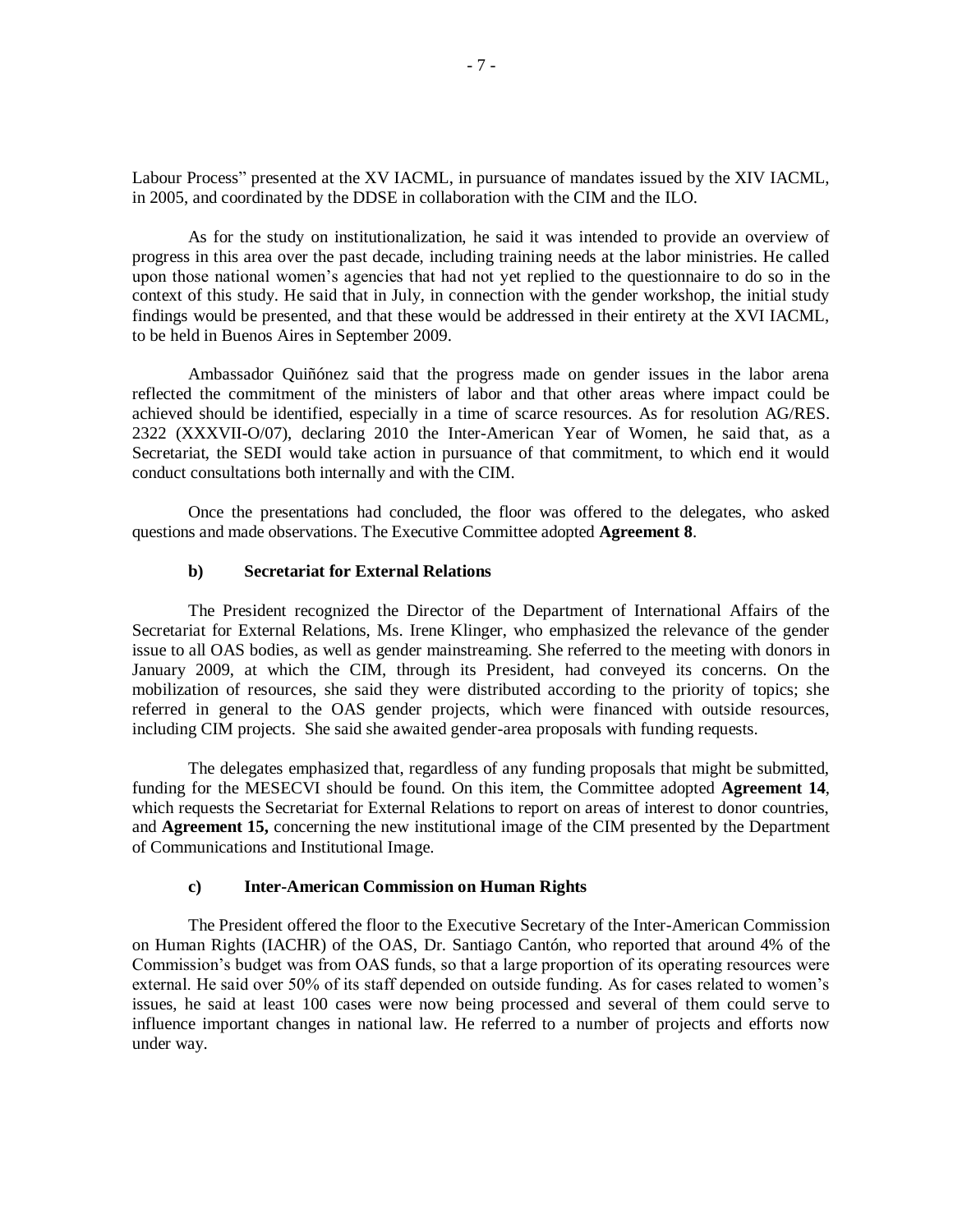The delegates noted their interest in using the subregional bodies to learn of progress in those projects and efforts, in particular, to publicize progress made in the 100 cases mentioned, and to strengthen legal instruments on the advancement of women's rights. The Executive Secretary said the IACHR web page provided information on the work of the Commission. In relation to the cases, he said that interested third parties could present their opinions to the Inter-American Court of Human Rights. He said the CIM could participate in this process and suggested it contact attorneys' associations. In concluding, he said that civil society contributions had been the major driver of the IACHR's operations.

# **d) Secretary General and Assistant Secretary General of the OAS**

The President began the session by welcoming the Secretary General and the Assistant Secretary General. She mentioned a policy document provided by Dr. Dante Caputo and referred to the CIM's efforts to carry forward its Biennial Plan. She also reported on work carried out in preparation for the Fifth Summit of the Americas and for the OAS General Assembly session, aimed at mainstreaming gender considerations in the documents that would result from those meetings and at repositioning the CIM politically. She reiterated her request, issued at the January meeting, on the CIM's being a direct dependency of the Office of the Secretary General, and on the need for increased resources, particularly to support MESECVI operations. She pointed as well to the increasing priority placed on gender issues in other key organizations, such as the ILO in the context of its upcoming International Labour Conference.

The delegates raised the issue of resources. The Delegate of Mexico reaffirmed the importance of the MESECVI and of its operational dependence on the OAS Regular Fund rather than on external resources; to this end, she asked the Secretary General to make the Mechanism a priority topic. The Delegate of Canada appealed for the inclusion of the CIM among priority funding areas, considering global concerns related to the financial crisis and that women make up over 50% of the workforce, and taking into account that celebration of the Inter-American Year of Women would require specific activities. She reiterated that the matter of the economic crisis was very relevant to the CIM and, therefore, efforts to promote women's economic independence had taken on added importance.

The Secretary General began by stressing the importance now placed on gender issues at the OAS, citing the resolution adopted each year by the General Assembly on achieving gender equality at the Organization. He also said that, since 2008, the Permanent Council had been instructed to take budgetary measures to facilitate this commitment.

On funding in support of the MESECVI, he expressed the importance of supplementing it with external funds, instead of funds from the OAS Regular Fund, given the present budgetary situation of the Organization, where member states did not agree on increasing the budget and there were requests for budget cuts for 2010. In that light, he appealed to the CIM to focus on seeking fresh funding sources and, for his part, pledged to seek resources. He also said the Organization's financial situation was not directly associated with the present economic crisis.

The Secretary General added that the OAS now supported the CIM with Regular Fund resources and funded staffing for its Permanent Secretariat. He called upon the CIM to submit proposals which the General Secretariat could present to donors. He stressed that, in addition to the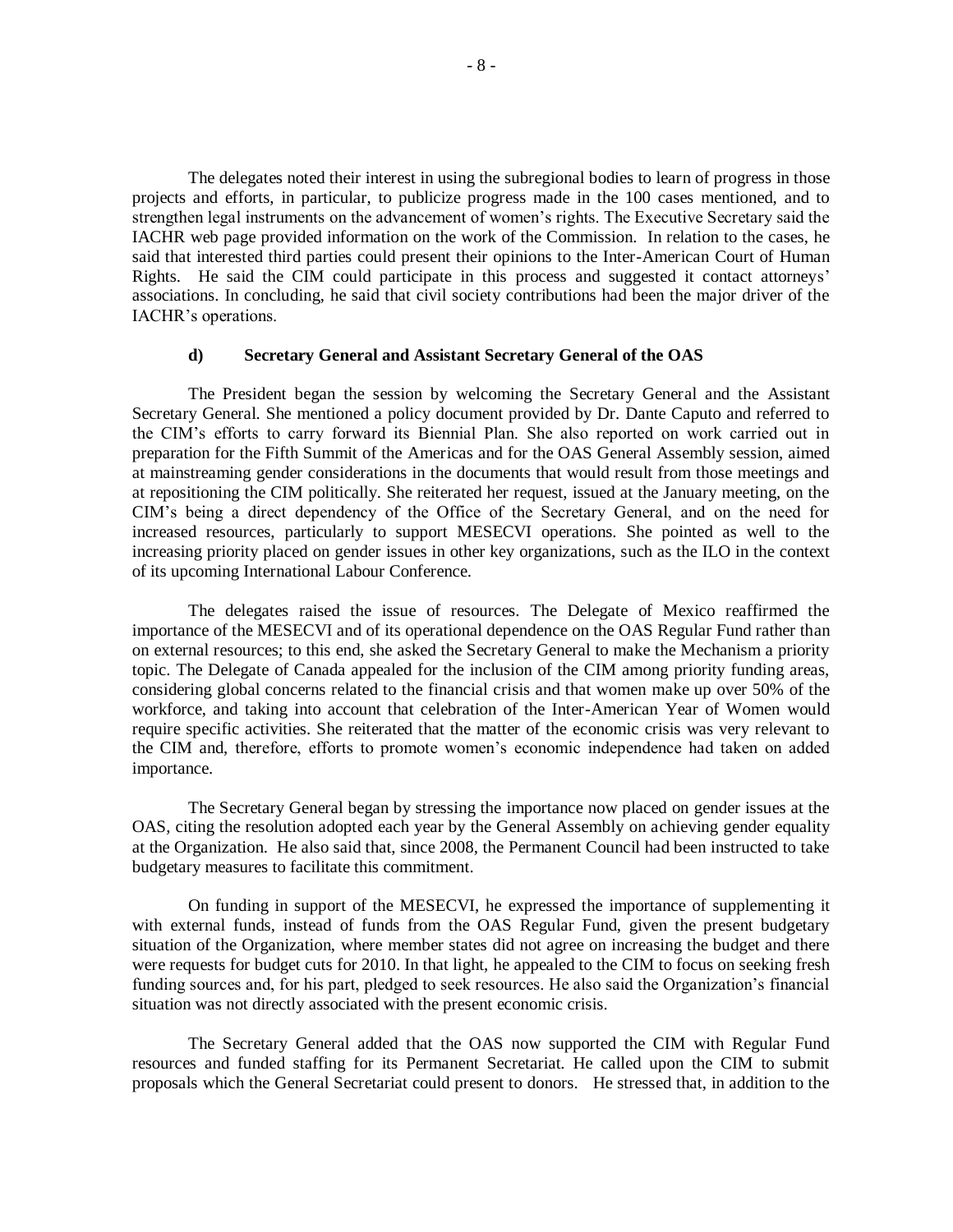topics of violence, the CIM should also address women's participation in policy management, in business, and, most of all, in economic management.

The President stressed that the CIM was working in other areas in addition to violence. The delegates pointed to efforts to promote a cross-cutting gender perspective. The Delegate of Colombia asked whether it was possible to implement a gender mainstreaming policy in the OAS budgets. The Secretary General replied that this sort of decision was up to the General Assembly and the Permanent Council.

The Secretary General took the opportunity to mention the CIDA/OAS gender perspective mainstreaming project, which included a training component, noting that the funds were already available. The Assistant Secretary General took the floor to reaffirm that work on gender issues was proceeding very positively at the OAS. As for funding, he stressed that each member state was responsible in that regard and that the topic could receive considerably more attention at the OAS if each country would intensify its promotion. He also noted that, in addition to the gender issue, the OAS also dealt with other cross-cutting topics, such as youth. He concluded by saying it was important to call greater attention to the impact of the CIM and the broad margin that remained for advancing its efforts.

The President took the floor to stress that the CIM sought to move forward both in the policy area and in the power arena, in follow-up to the mandates issued at the most recent Assembly of Delegates, in 2008. The Delegate of Canada reaffirmed the marked impact of the financial crisis on women and the efforts under way at other organizations to reallocate funds to topics related to women, such as in the context of the Group of 20. The Vice President (Costa Rica) stressed the important role the CIM and the OAS had played in defending women's rights and that the present economic crisis represented an opportunity to revitalize that role. She said the celebration of the Inter-American Year of Women in 2010 could be an opportunity for the OAS to issue specific guidelines for countering the crisis. The Delegate of Honduras said the gender issue should not be addressed in a piecemeal fashion, since it was a topic that involved everyone. She stressed that the point was to politicize the gender issue in the Hemisphere; this was a long-term task that would require continual support at the highest level within the OAS.

The President thanked the Secretary General and the Assistant Secretary General for their participation and any support they could continue to lend the CIM.

The President summarized the agreements reached at the meeting. She referred as well to the spending plan that was to have been taken up on the first day of the meeting and invited the delegates to comment. The Delegate of Colombia said a more weighty strategy needed to be proposed within the OAS to better clarify the role of the CIM and its importance and thereby elicit greater support. The delegates agreed that an ongoing awareness campaign must be conducted by the Permanent Secretariat.

## **7. Other business – Labor market and financial crisis**

The President invited the experts from the Inter-American Development Bank (IDB), Ms. Jaqueline Mazza and Ms. Claudia Piras, to speak on the global financial crisis and labor markets in Latin America and the Caribbean. Their interesting presentation dealt with preliminary ideas and conclusions on the economic crisis and its impact on Latin America and the Caribbean, as well as the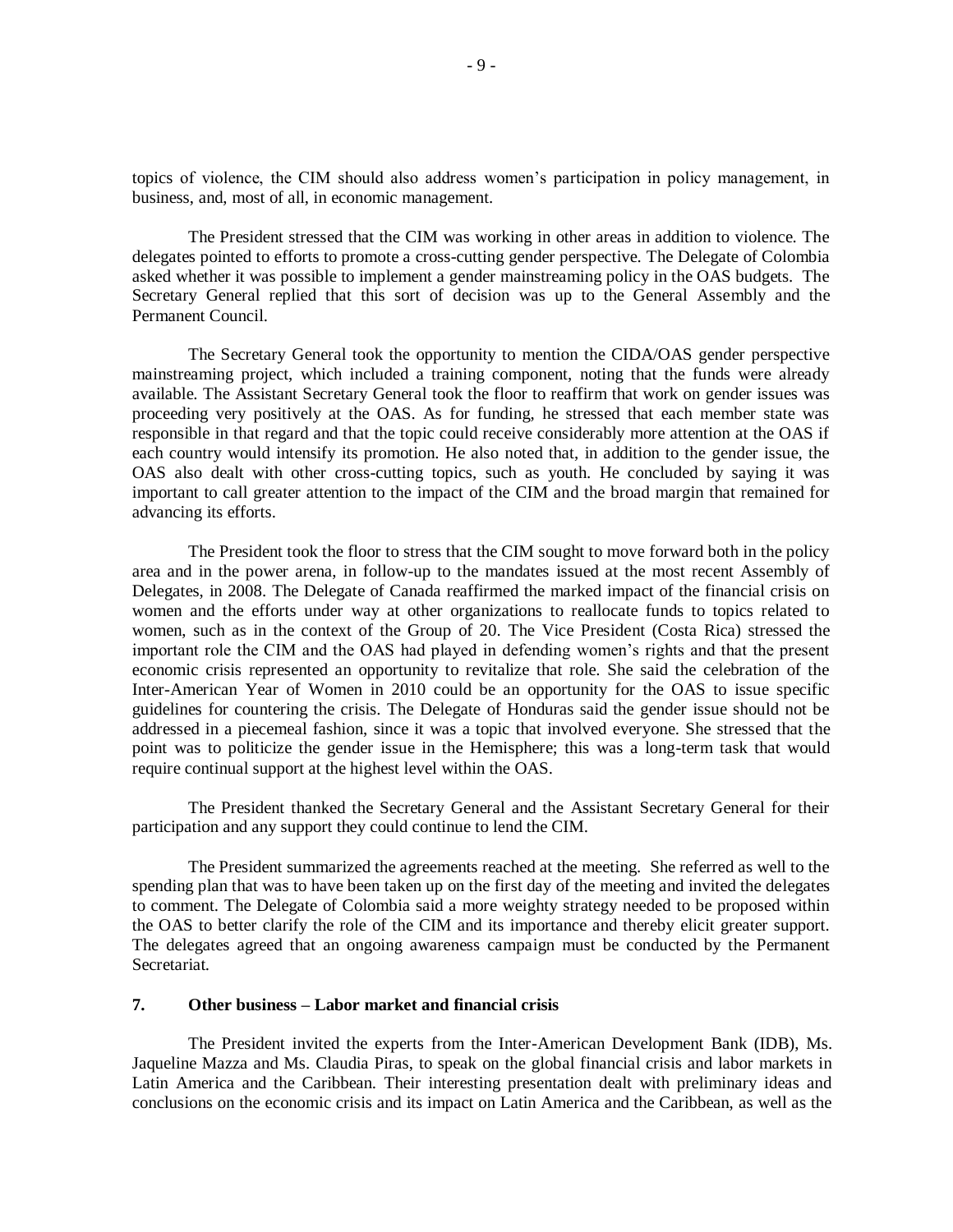link between this problem and gender issues. The presentation was based on a study concluded a number of months before the economic crisis escalated; hence not all the data reflected the magnitude of its impact on the region.

The delegates discussed possible measures in response to the crisis, concerns about how to secure priority international cooperation for women's projects, and how to ensure corporate social responsibility in a time of crisis. They stressed the pressing need to strengthen women's productive capacity and their economic autonomy.

As for the compilation of best practices, the Delegate of the United States said the OAS Department of Social Development and Employment had a web page and forums devoted to this topic. She also pointed to IICA's youth-oriented rural crisis programs, which could benefit young women.

The speakers emphasized the importance of giving priority attention to women's enterprise within any structure. They said the IDB was interested in exchanges associated with policies and results, as well as good practices. They said it was important that the region have an observatory on good practices in the medium or long term.

The President spoke about exploring, with the IDB, a possible joint contribution on gender and employment to the international meeting the ILO, which would devote a major time slot to this issue.

The President formally closed the first regular meeting of the Executive Committee of the CIM, thanking the delegates for their contributions and cooperation.

The following agreements were adopted: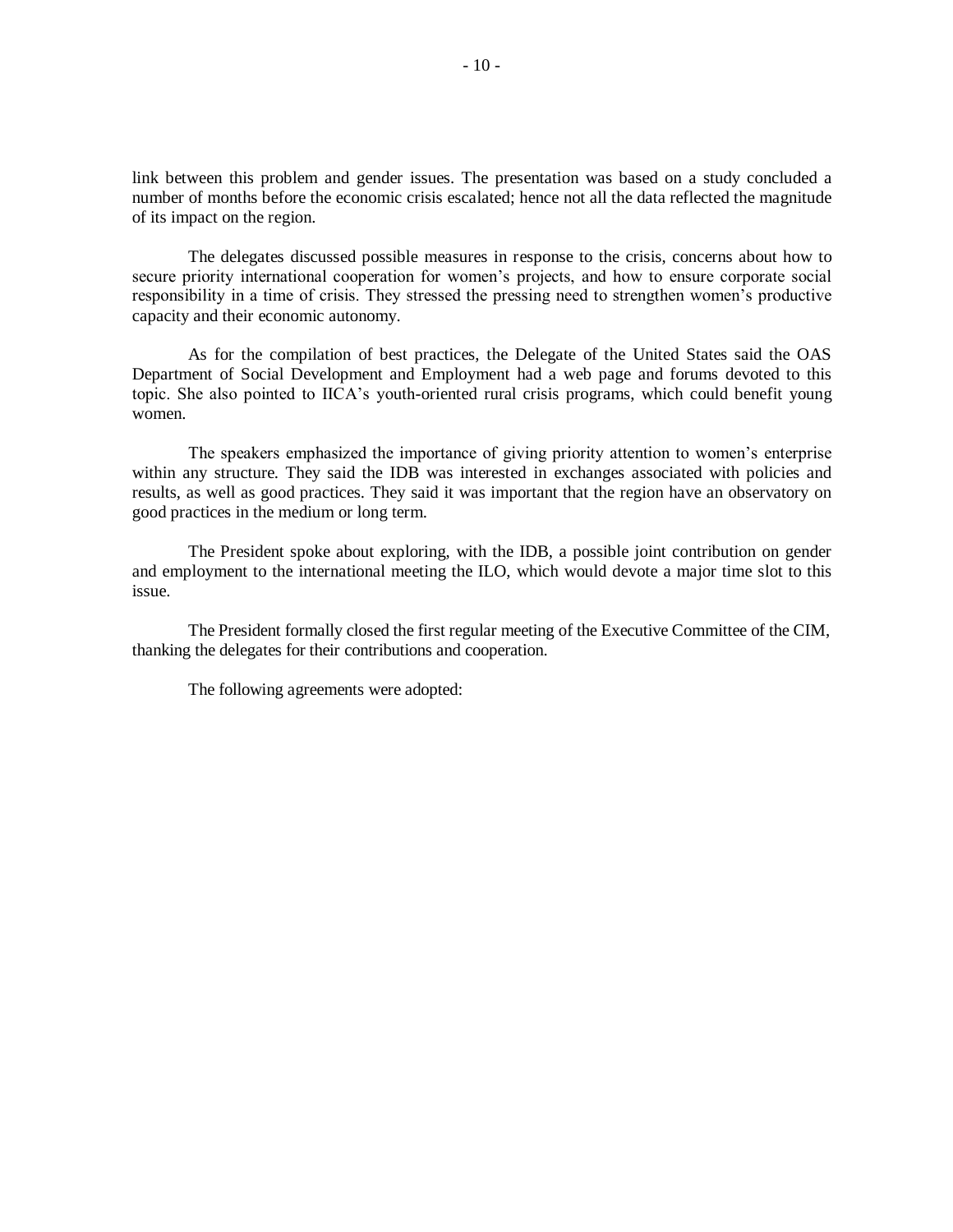### **AGREEMENTS**

- **Agreement 1.** To request the President to forward a note expressing condolences to the people and Government of Guyana for the loss of their former President Janet Jagan.
- **Agreement 2.** To request the Executive Secretary a.i. to strengthen dialogue, information exchange on matters of common interest, and cooperation with the Gender Unit of the Economic Commission for Latin America and the Caribbean (ECLAC).
- **Agreement 3.** To request the President to:
	- a. Request the Chair of the Summit Implementation Review Group (SIRG), Ambassador Luis Alberto Rodríguez, to move the gender-related paragraphs of the Draft Declaration of Commitment of Port of Spain as indicated: Article 56 should be moved to Article 4 of the preamble, and Article 56bis to the chapter "Promoting Human Prosperity."
	- b. Forward to the delegates a copy of the above-mentioned communication so that they can inform their national coordinators to the SIRG, and urge that they support this CIM proposal as part of their pending negotiations in order to ensure that these paragraphs are relocated within the Draft Declaration of Commitment of Port of Spain.
	- c. Urge the governments to include, as part of their delegation to the Fifth Summit of the Americas, the ministers and/or national authorities responsible for gender policy in their respective countries.
	- d. Send a note to the Delegate of Trinidad and Tobago to the CIM expressing its Executive Committee's interest in, during the activities of the Fifth Summit of the Americas, promoting participation by women leaders.
	- e. Request the Chair of the Style Committee to review the Draft Declaration of Commitment of Port of Spain to ensure, in carrying out its work, the inclusion of gender-specific language.
- **Agreement 4**. To accept the offer of the delegate of Canada to identify sources of external financing, including private companies, especially to sponsor the celebration in 2010 of the Inter-American Year of Women.
- **Agreement 5**. To request the Executive Secretary a.i. to prepare, for review by the Executive Committee, a draft biennial operational work program, taking account of strategic actions to be carried out, so that impact is achieved in the biennium (objectives fulfilled).
- **Agreement 6**. To request the President to forward to the Principal Delegates a note urging them to include in their national campaigns activities to celebrate the Inter-American Year of Women in 2010.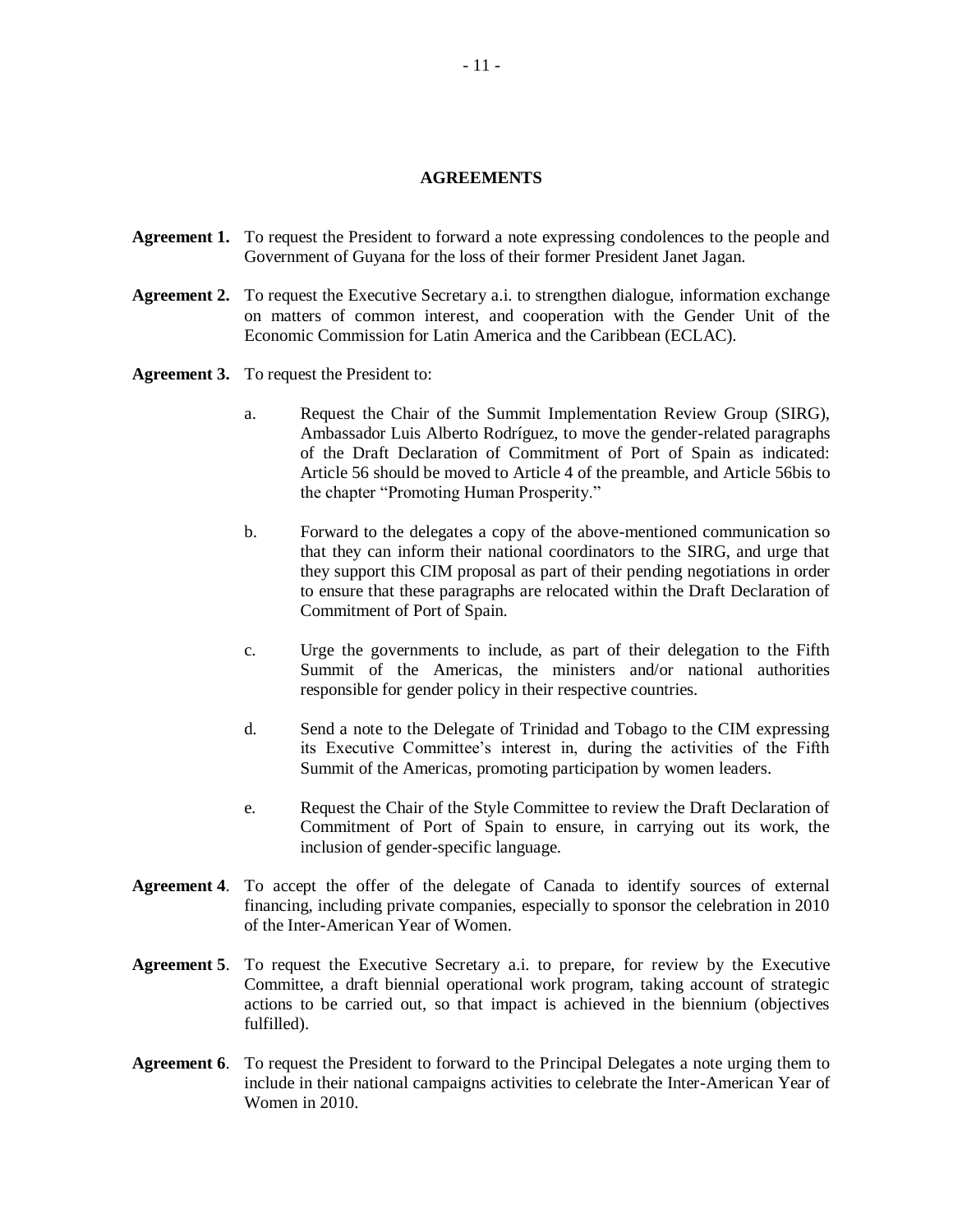- **Agreement 7.** To request the Executive Secretary a.i., in order to avoid duplication of effort, to gather information on best practices compiled and work areas and programs being developed at subregional meetings of Ministers in the areas of the biennial work plan of the CIM.
- **Agreement 8.** To request the Executive Secretary a.i. to forward a note to the delegates requesting that within one week they complete the questionnaire previously forwarded as part of a study of the institutionalization of the gender perspective in ministries of labor.
- **Agreement 9.** To request the President to forward to:
	- a. the Working Group to Negotiate the Draft Declaration of San Pedro Sula the proposals agreed by the Executive Committee, especially with regard to the Convention of Belém do Pará and its follow-up mechanism.
	- b. the Delegates to the CIM a note requesting them to urge their relevant authorities to advocate for the inclusion of the above-mentioned recommendations in the negotiations of the draft Declaration.
- **Agreement 10.** To request the Technical Secretariat of the MESECVI to forward a note to the Competent National Authorities (CNAs) requesting that within one week they forward to it their replies to the indicators of implementation of the recommendations made by the CEVI to their governments.
- **Agreement 11**. To request the Executive Secretary a.i. to forward to all delegates the comments on the indicators of implementation of the recommendations of the CEVI presented by the Delegate of Mexico, so that they may forward their comments to the Secretariat for forwarding to the CEVI Coordinator as input for the work process being carried out by the MESECVI.
- **Agreement 12.** To request the Executive Secretary a.i. to prepare a proposal and seminar schedule for dissemination of the Hemispheric Report of the MESECVI, in coordination with the Chairs *pro tempore* of the subregions.
- **Agreement 13.** To thank the Government of Chile for undertaking the organization of the Hemispheric Report of the MESECVI and to request the Technical Secretariat to evaluate it prior to its dissemination.
- **Agreement 14.** To request the Secretariat for External Relations to report on the areas of interest to the donor countries so that the Vice President, in accordance with her offer, may prepare project profiles for presentation to them.
- **Agreement 15.** To request the Executive Secretary a.i. to request the Department of Communications and Institutional Image and the Department of Press to provide the results of the proposal to create a new institutional logo for the CIM, submitted by its President at the informal meeting held in January 2009.